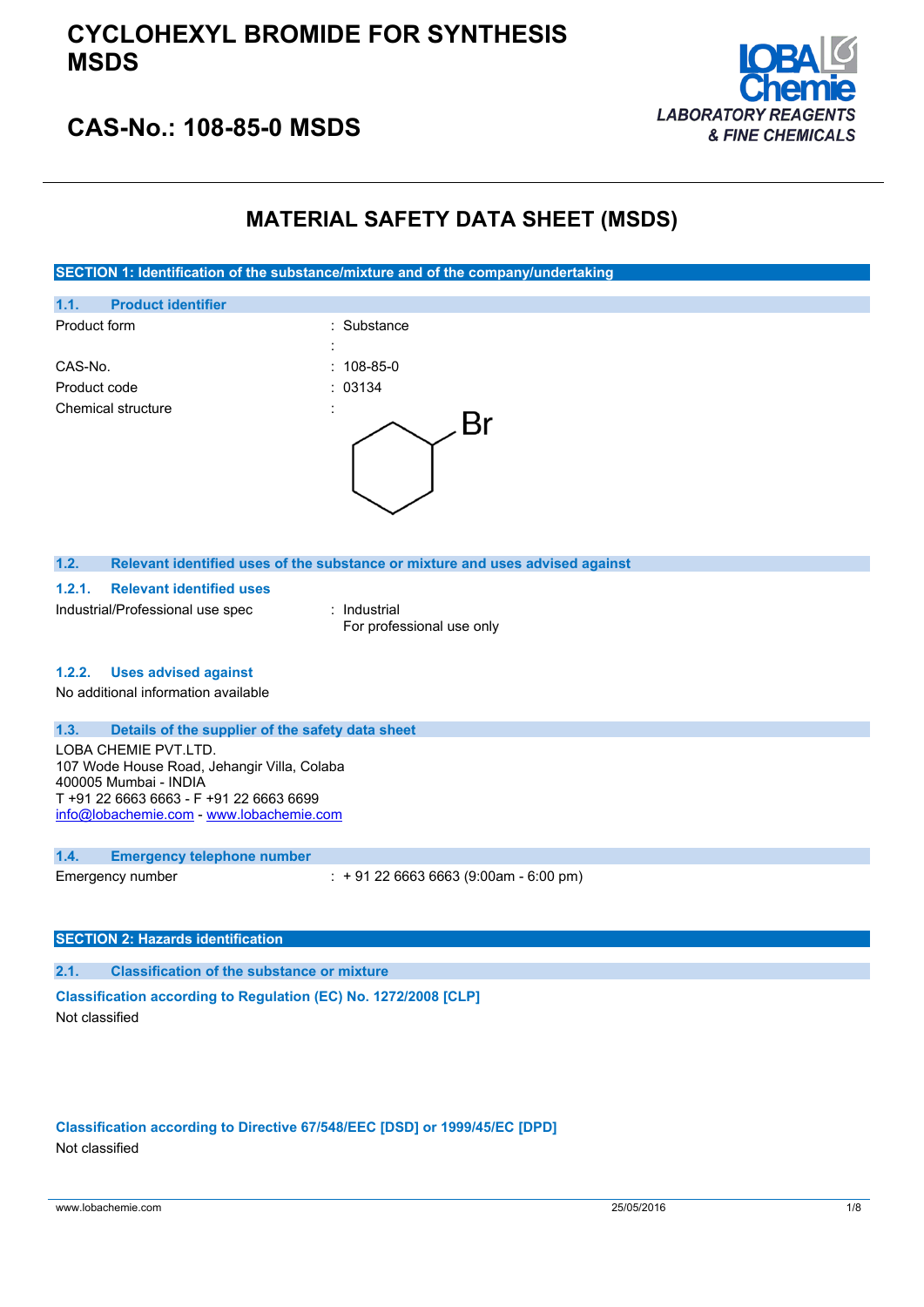Safety Data Sheet

#### **Adverse physicochemical, human health and environmental effects**

No additional information available

**2.2. Label elements**

**Labelling according** to Regulation (EC) No. 1272/2008 [CLP] No labelling applicable

#### **2.3. Other hazards**

No additional information available

| <b>SECTION 3: Composition/information on ingredients</b> |                   |                                    |
|----------------------------------------------------------|-------------------|------------------------------------|
|                                                          |                   |                                    |
| 3.1.                                                     | <b>Substances</b> |                                    |
| Name                                                     |                   | : CYCLOHEXYL BROMIDE FOR SYNTHESIS |
| CAS-No.                                                  |                   | $: 108-85-0$                       |

Full text of R- and H-statements: see section 16

| 3.2. | <b>Mixtures</b>                      |  |  |
|------|--------------------------------------|--|--|
|      | Not applicable                       |  |  |
|      |                                      |  |  |
|      | <b>SECTION 4: First aid measures</b> |  |  |

| 4.1. | <b>Description of first aid measures</b>                                                                                                                   |                                                                                                                                                                                   |
|------|------------------------------------------------------------------------------------------------------------------------------------------------------------|-----------------------------------------------------------------------------------------------------------------------------------------------------------------------------------|
|      | First-aid measures after inhalation<br>First-aid measures after skin contact<br>First-aid measures after eye contact<br>First-aid measures after ingestion | : Assure fresh air breathing. Allow the victim to rest.<br>: Wash with plenty of water $/$<br>: Rinse immediately with plenty of water.<br>: Rinse mouth. Do not induce vomiting. |
| 4.2. | Most important symptoms and effects, both acute and delayed                                                                                                |                                                                                                                                                                                   |
|      | No additional information available                                                                                                                        |                                                                                                                                                                                   |
| 4.3. |                                                                                                                                                            | Indication of any immediate medical attention and special treatment needed                                                                                                        |
|      | Treat symptomatically.                                                                                                                                     |                                                                                                                                                                                   |
|      | <b>SECTION 5: Firefighting measures</b>                                                                                                                    |                                                                                                                                                                                   |
| 5.1. | <b>Extinguishing media</b>                                                                                                                                 |                                                                                                                                                                                   |
|      | Suitable extinguishing media<br>Unsuitable extinguishing media                                                                                             | : Carbon dioxide. Dry powder. Foam. Water spray.<br>: Do not use a heavy water stream.                                                                                            |
| 5.2. | Special hazards arising from the substance or mixture                                                                                                      |                                                                                                                                                                                   |
|      | No additional information available                                                                                                                        |                                                                                                                                                                                   |
| 5.3. | <b>Advice for firefighters</b>                                                                                                                             |                                                                                                                                                                                   |
|      | Protection during firefighting                                                                                                                             | Do not enter fire area without proper protective equipment, including respiratory<br>protection.                                                                                  |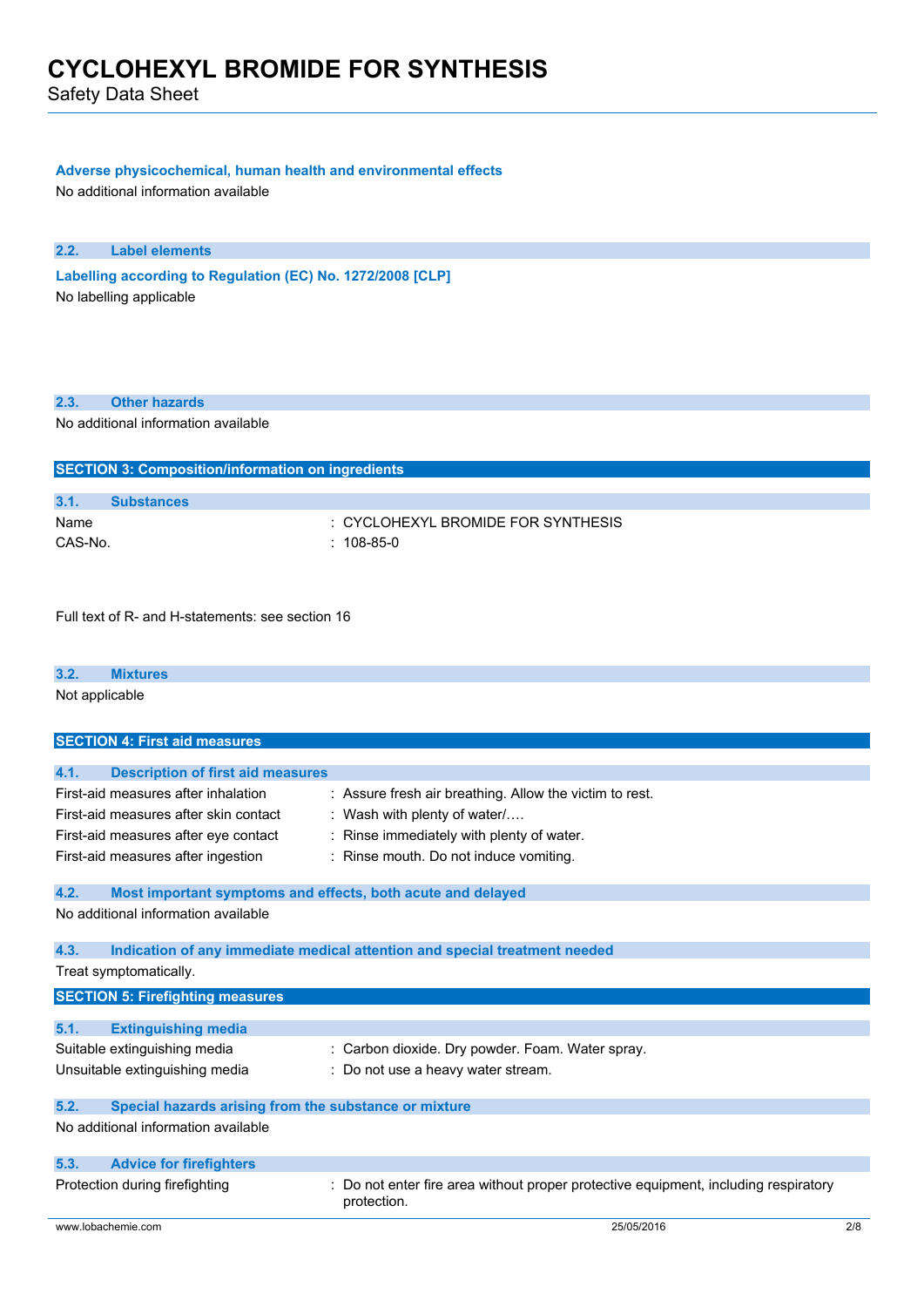Safety Data Sheet

|        | <b>SECTION 6: Accidental release measures</b>                       |                                                                                                                                         |
|--------|---------------------------------------------------------------------|-----------------------------------------------------------------------------------------------------------------------------------------|
| 6.1.   |                                                                     | Personal precautions, protective equipment and emergency procedures                                                                     |
| 6.1.1. | For non-emergency personnel                                         |                                                                                                                                         |
|        | <b>Emergency procedures</b>                                         | : Evacuate unnecessary personnel.                                                                                                       |
|        |                                                                     |                                                                                                                                         |
| 6.1.2. | For emergency responders                                            |                                                                                                                                         |
|        | Protective equipment                                                | : Use personal protective equipment as required.                                                                                        |
| 6.2.   | <b>Environmental precautions</b>                                    |                                                                                                                                         |
|        | Avoid release to the environment.                                   |                                                                                                                                         |
| 6.3.   | Methods and material for containment and cleaning up                |                                                                                                                                         |
|        | Methods for cleaning up                                             | : Collect spillage. On land, sweep or shovel into suitable containers.                                                                  |
| 6.4.   | <b>Reference to other sections</b>                                  |                                                                                                                                         |
|        | No additional information available                                 |                                                                                                                                         |
|        | <b>SECTION 7: Handling and storage</b>                              |                                                                                                                                         |
|        |                                                                     |                                                                                                                                         |
| 7.1.   | <b>Precautions for safe handling</b>                                |                                                                                                                                         |
|        | Precautions for safe handling                                       | : Avoid contact with skin and eyes. Do not breathe vapours. Provide good ventilation<br>in process area to prevent formation of vapour. |
| 7.2.   | <b>Conditions for safe storage, including any incompatibilities</b> |                                                                                                                                         |
|        | Storage conditions                                                  | : Store in a well-ventilated place. Keep container tightly closed.                                                                      |
| 7.3.   | <b>Specific end use(s)</b>                                          |                                                                                                                                         |
|        | No additional information available                                 |                                                                                                                                         |
|        | <b>SECTION 8: Exposure controls/personal protection</b>             |                                                                                                                                         |
|        |                                                                     |                                                                                                                                         |
| 8.1.   | <b>Control parameters</b>                                           |                                                                                                                                         |
|        | No additional information available                                 |                                                                                                                                         |

| <b>Exposure controls</b><br>8.2.                              |                                                                    |
|---------------------------------------------------------------|--------------------------------------------------------------------|
| Hand protection                                               | : Protective gloves                                                |
| Eye protection                                                | : Chemical goggles or safety glasses                               |
| Skin and body protection                                      | : Wear suitable protective clothing                                |
| Respiratory protection                                        | : [In case of inadequate ventilation] wear respiratory protection. |
| <b>SECTION 9: Physical and chemical properties</b>            |                                                                    |
|                                                               |                                                                    |
| 9.1.<br>Information on basic physical and chemical properties |                                                                    |
| <b>Physical state</b>                                         | $:$ Liquid                                                         |
| Molecular mass                                                | : $163.06$ g/mol                                                   |
| Colour                                                        | : Clear yellowish.                                                 |
| Odour                                                         | : unpleasant odor.                                                 |
| Odour threshold                                               | : No data available                                                |
|                                                               |                                                                    |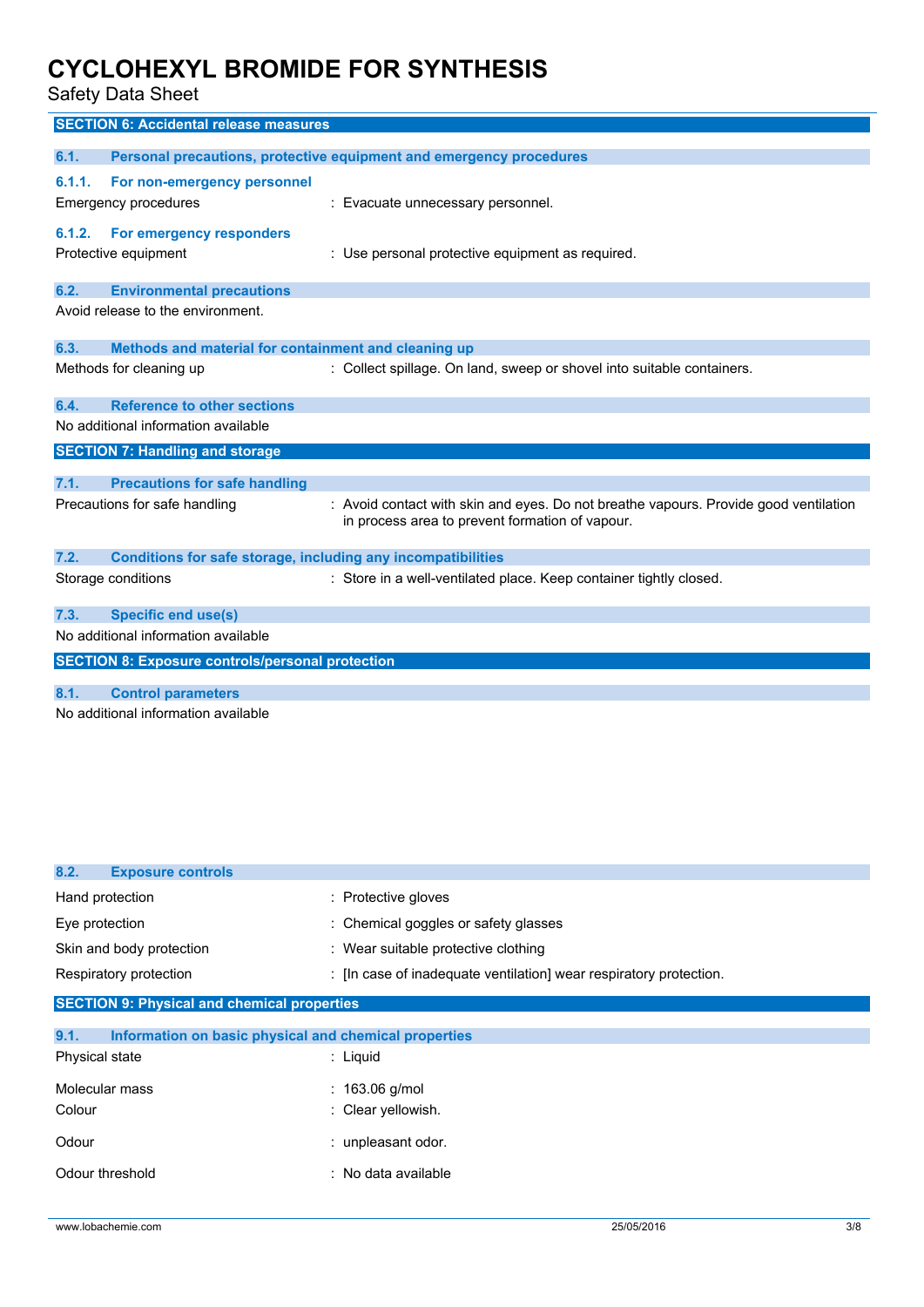### Safety Data Sheet

| рH                                                             | : No data available         |
|----------------------------------------------------------------|-----------------------------|
| Relative evaporation rate (butylacetate=1) : No data available |                             |
| Melting point                                                  | : No data available         |
| Freezing point                                                 | : No data available         |
| Boiling point                                                  | $: 166 - 167 °C$            |
| Flash point                                                    | : $63 °C$                   |
| Auto-ignition temperature                                      | : No data available         |
| Decomposition temperature                                      | : No data available         |
| Flammability (solid, gas)                                      | : No data available         |
| Vapour pressure                                                | : No data available         |
| Relative vapour density at 20 °C                               | : 5.62                      |
| Relative density                                               | : No data available         |
| Density                                                        | : $1.324$ g/cm <sup>3</sup> |
| Solubility                                                     | : Water: Insoluble in water |
| Log Pow                                                        | : No data available         |
| Viscosity, kinematic                                           | : No data available         |
| Viscosity, dynamic                                             | : No data available         |
| Explosive properties                                           | : No data available         |
| Oxidising properties                                           | : No data available         |
| <b>Explosive limits</b>                                        | : No data available         |
| <b>Other information</b><br>9.2.                               |                             |
| No additional information available                            |                             |
| <b>SECTION 10: Stability and reactivity</b>                    |                             |

**10.1. Reactivity** No additional information available

#### **10.2. Chemical stability**

Stable under normal conditions.

### **10.3. Possibility of hazardous reactions**

No additional information available

#### **10.4. Conditions to avoid**

Air contact. Direct sunlight. Heat. Open flame.

#### **10.5. Incompatible materials**

No additional information available

#### **10.6. Hazardous decomposition products**

No additional information available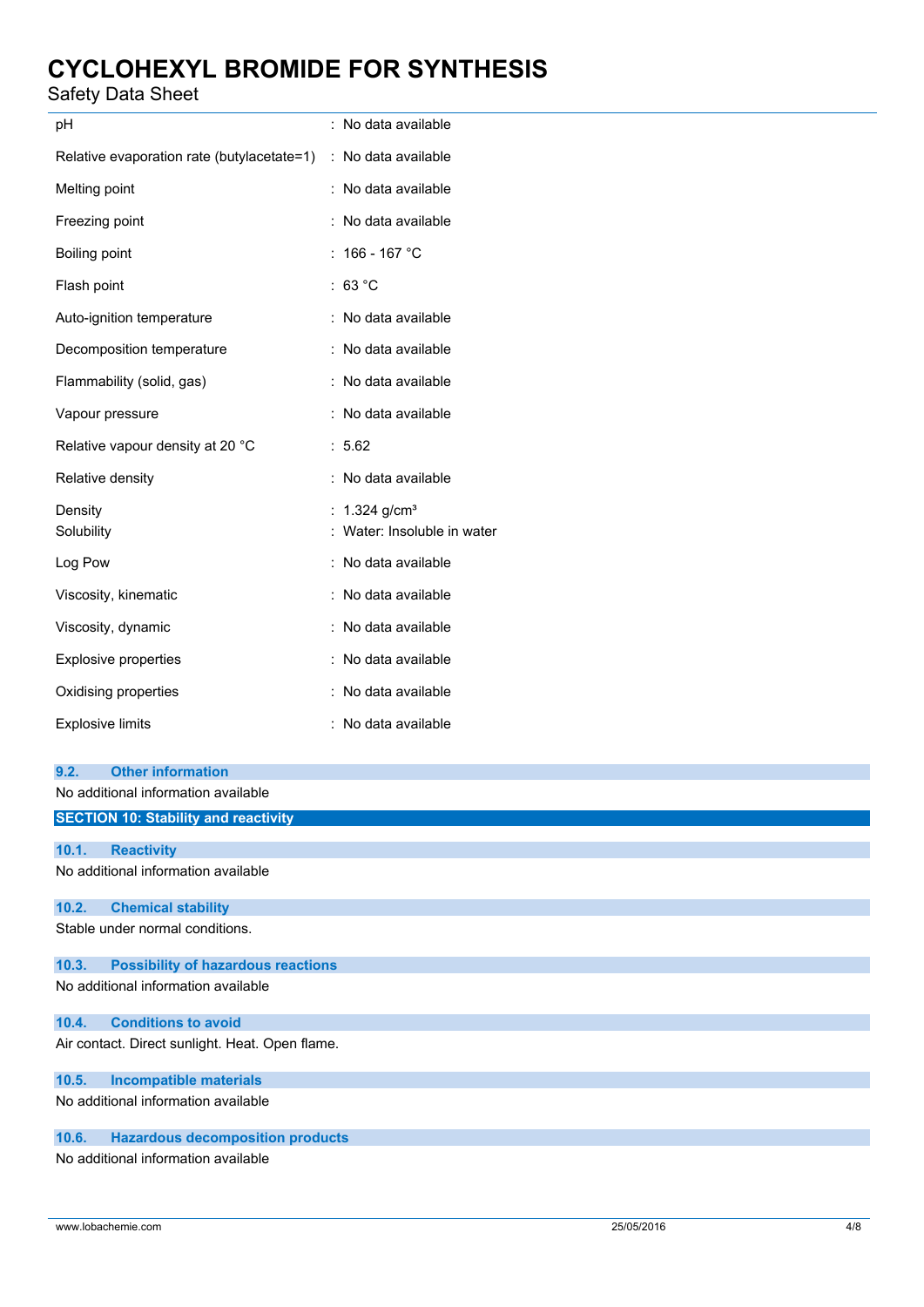Safety Data Sheet

#### **SECTION 11: Toxicological information**

| 11.1.           | Information on toxicological effects |                         |
|-----------------|--------------------------------------|-------------------------|
| Acute toxicity  |                                      | : Not classified        |
|                 | Skin corrosion/irritation            | $\pm$ Not classified    |
|                 | Serious eye damage/irritation        | : Not classified        |
|                 | Respiratory or skin sensitisation    | : Not classified        |
|                 | Germ cell mutagenicity               | : Not classified        |
| Carcinogenicity |                                      | $\colon$ Not classified |
|                 | Reproductive toxicity                | : Not classified        |
|                 | STOT-single exposure                 | : Not classified        |
|                 | STOT-repeated exposure               | $:$ Not classified      |
|                 | Aspiration hazard                    | : Not classified        |

| <b>SECTION 12: Ecological information</b><br>12.1.<br><b>Toxicity</b><br>No additional information available |  |
|--------------------------------------------------------------------------------------------------------------|--|
|                                                                                                              |  |
|                                                                                                              |  |
|                                                                                                              |  |
|                                                                                                              |  |
|                                                                                                              |  |
|                                                                                                              |  |
|                                                                                                              |  |
|                                                                                                              |  |
| 12.2.<br><b>Persistence and degradability</b>                                                                |  |
| No additional information available                                                                          |  |
|                                                                                                              |  |
|                                                                                                              |  |
| 12.3.<br><b>Bioaccumulative potential</b>                                                                    |  |
| No additional information available                                                                          |  |
|                                                                                                              |  |
|                                                                                                              |  |
| <b>Mobility in soil</b><br>12.4.                                                                             |  |
| No additional information available                                                                          |  |
|                                                                                                              |  |
|                                                                                                              |  |
| 12.5.<br><b>Results of PBT and vPvB assessment</b>                                                           |  |
| No additional information available                                                                          |  |
|                                                                                                              |  |

| 12.6. Other adverse effects                |
|--------------------------------------------|
| No additional information available        |
| <b>SECTION 13: Disposal considerations</b> |
|                                            |
| 13.1. Waste treatment methods              |
| No additional information available        |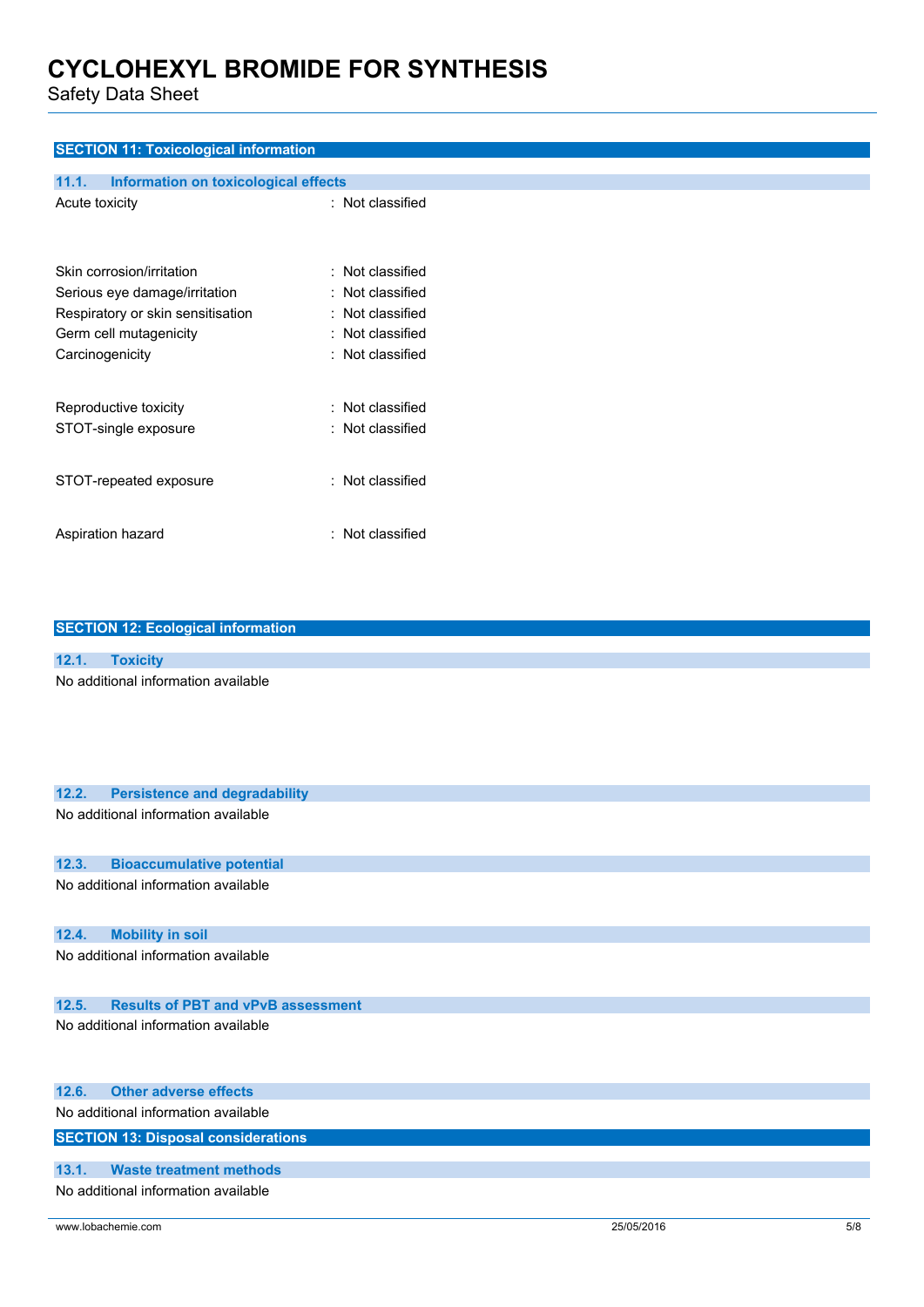Safety Data Sheet

### **SECTION 14: Transport information**

In accordance with ADR / RID / IMDG / IATA / ADN

| <b>UN number</b><br>14.1.                  |                                          |
|--------------------------------------------|------------------------------------------|
| UN-No. (ADR)                               | : Not applicable                         |
| UN-No. (IMDG)                              | Not applicable                           |
| UN-No. (IATA)                              | Not applicable                           |
| UN-No. (ADN)                               | Not applicable                           |
| UN-No. (RID)                               | : Not applicable                         |
| 14.2.<br><b>UN proper shipping name</b>    |                                          |
| Proper Shipping Name (ADR)                 | : Not applicable                         |
| Proper Shipping Name (IMDG)                | Not applicable                           |
| Proper Shipping Name (IATA)                | : Not applicable                         |
| Proper Shipping Name (ADN)                 | : Not applicable                         |
| Proper Shipping Name (RID)                 | : Not applicable                         |
| 14.3.<br><b>Transport hazard class(es)</b> |                                          |
| <b>ADR</b>                                 |                                          |
| Transport hazard class(es) (ADR)           | : Not applicable                         |
| <b>IMDG</b>                                |                                          |
| Transport hazard class(es) (IMDG)          | : Not applicable                         |
| <b>IATA</b>                                |                                          |
| Transport hazard class(es) (IATA)          | : Not applicable                         |
| <b>ADN</b>                                 |                                          |
| Transport hazard class(es) (ADN)           | : Not applicable                         |
| <b>RID</b>                                 |                                          |
| Transport hazard class(es) (RID)           | : Not applicable                         |
| 14.4.<br><b>Packing group</b>              |                                          |
| Packing group (ADR)                        | : Not applicable                         |
| Packing group (IMDG)                       | Not applicable                           |
| Packing group (IATA)                       | Not applicable                           |
| Packing group (ADN)                        | : Not applicable                         |
| Packing group (RID)                        | Not applicable                           |
| <b>Environmental hazards</b><br>14.5.      |                                          |
| Dangerous for the environment              | : No                                     |
| Marine pollutant                           | No                                       |
| Other information                          | : No supplementary information available |

#### $14.6.$ **14.6. Special precautions for user**

**- Overland transport**

No data available

**- Transport by sea**

No data available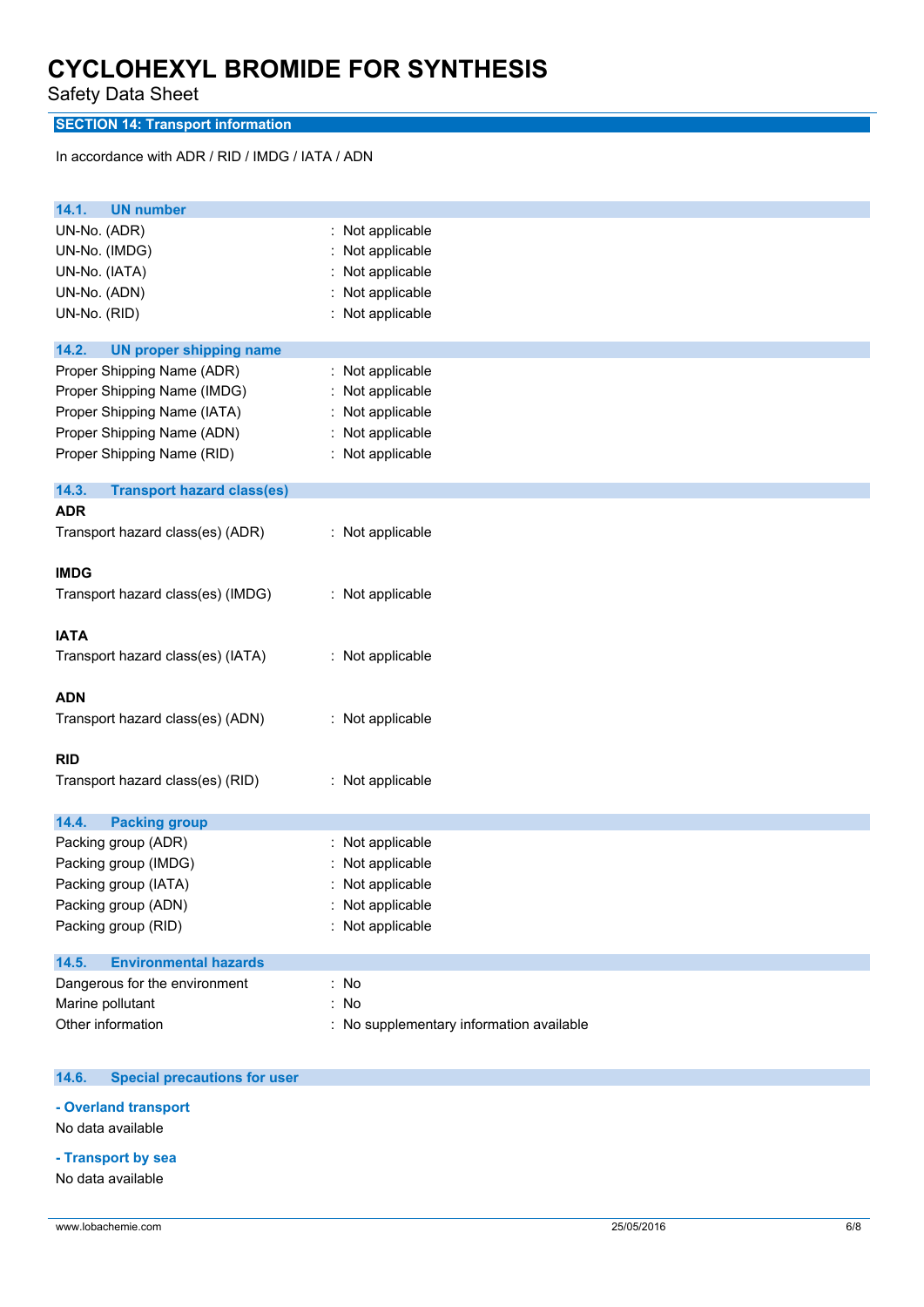Safety Data Sheet

#### **- Air transport**

No data available

#### **- Inland waterway transport**

No data available

**- Rail transport**

No data available

#### **14.7. Transport in bulk according to Annex II of MARPOL 73/78 and the IBC Code**

Not applicable

**SECTION 15: Regulatory information**

**15.1. Safety, health and environmental regulations/legislation specific for the substance or mixture**

#### **15.1.1. EU-Regulations**

No REACH Annex XVII restrictions CYCLOHEXYL BROMIDE FOR SYNTHESIS is not on the REACH Candidate List CYCLOHEXYL BROMIDE FOR SYNTHESIS is not on the REACH Annex XIV List

SZW-lijst van kankerverwekkende stoffen : The substance is not listed

#### **15.1.2. National regulations**

#### **Germany**

12th Ordinance Implementing the Federal : Is not subject of the 12. BlmSchV (Hazardous Incident Ordinance) Immission Control Act - 12.BImSchV

#### **Netherlands**

| SZW-IIIST van Kankerverwekkende stoffen                                                 | : The substance is not listed                                                 |
|-----------------------------------------------------------------------------------------|-------------------------------------------------------------------------------|
| SZW-lijst van mutagene stoffen                                                          | $:$ The substance is not listed                                               |
| NIET-limitatieve lijst van voor de<br>voortplanting giftige stoffen – Borstvoeding      | $\therefore$ The substance is not listed                                      |
| NIET-limitatieve lijst van voor de<br>voortplanting giftige stoffen -<br>Vruchtbaarheid | $\therefore$ The substance is not listed                                      |
| NIET-limitatieve lijst van voor de<br>voortplanting giftige stoffen - Ontwikkeling      | $\therefore$ The substance is not listed                                      |
| <b>Denmark</b>                                                                          |                                                                               |
| Class for fire hazard                                                                   | $\therefore$ Class III-1                                                      |
| Store unit                                                                              | $: 50$ liter                                                                  |
| <b>Classification remarks</b>                                                           | : Flammable according to the Danish Ministry of Justice: Emergency management |

No additional information available

guidelines for the storage of flammable liquids must be followed